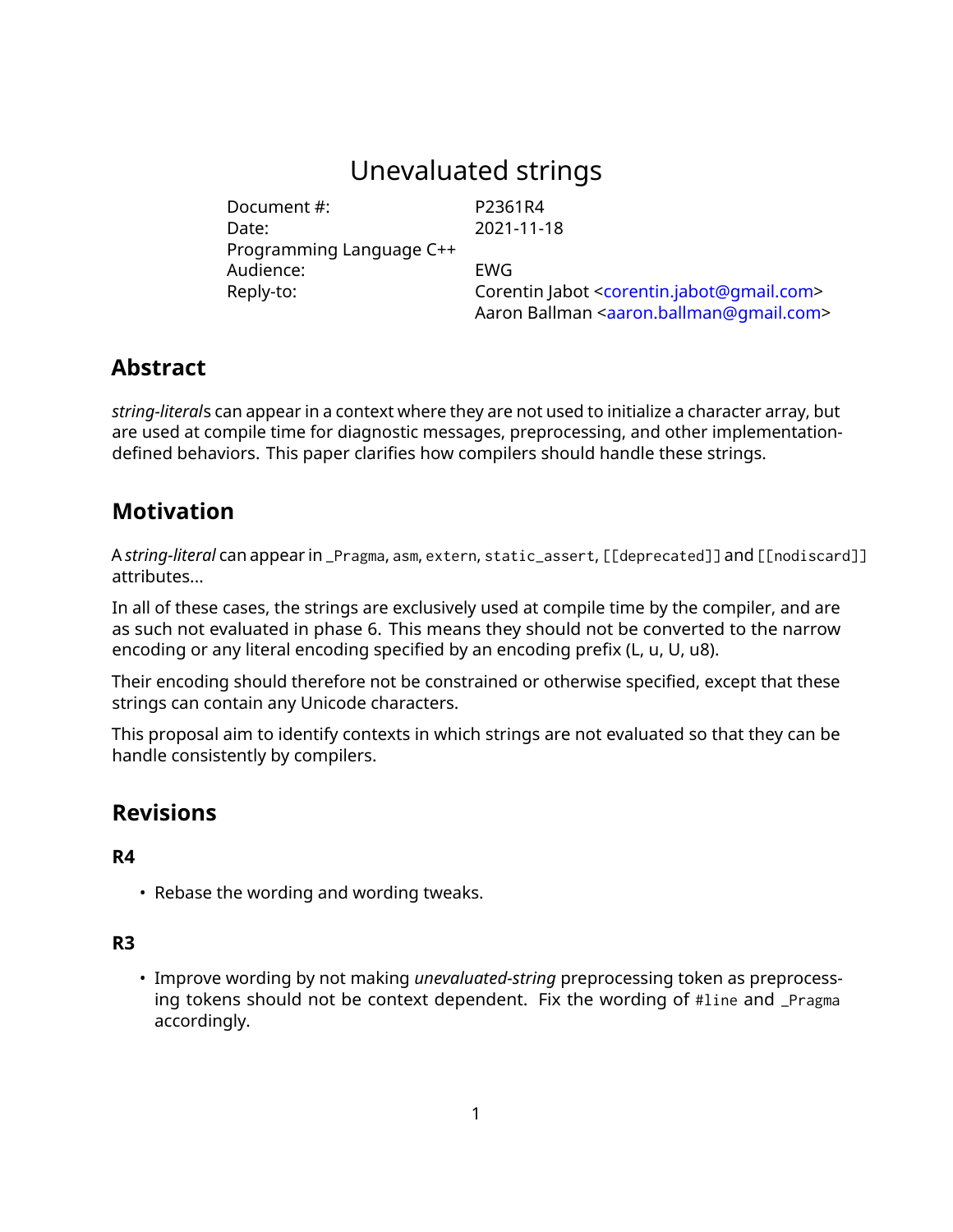- Append null-terminator during evaluation of string-literals to make it clear that *unevaluatedstring* are not null-terminated.
- Adapt the grammar of *literal-operator-id*
- Adapt the wording of extern to clarify that the likage specification denotes unicode characters.
- Allow numeric escape sequences in asm statements.

### **R2**

- *unevaluated-string-literal* to *unevaluated-string*.
- Add a note about not disallowing non-printable characters
- Add a note about *unevaluated-string* not being expressions.
- Fix typos.
- Improve wording.

# **Proposal**

Unevaluated string literals can appear in

- \_Pragma
- #line directives
- [[nodiscard]] and [[deprecated]] attributes
- extern linkage specifications
- asm statements
- static\_assert
- literal operator

We propose that in all of these cases:

- No prefix is allowed
- The string is not converted to the execution encoding.
- universal-character-name and simple-escape-sequence (except \0) are replaced by the corresponding Unicode codepoints, and other escape sequences are ill-formed (except in asm statements, see below).

This last point is important. Because the encoding the compiler will convert these strings to is not known, and because UCNs can represent any Unicode characters, numeric-escapesequences have no use beyond forcing the compiler to contend with invalid code units in diagnostic messages.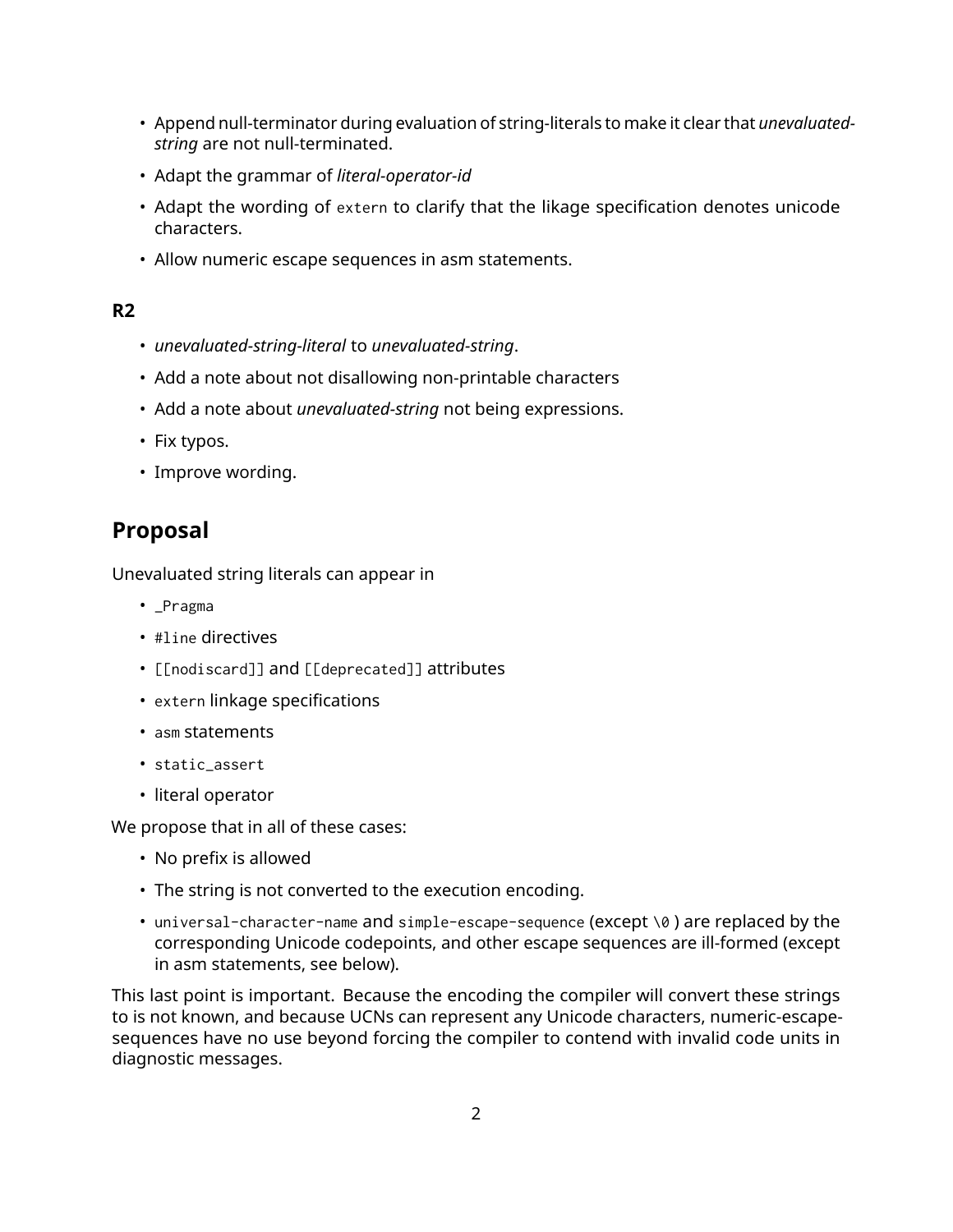All of these changes are breaking changes. However, a survey of open source projects tend to show that none of the restrictions added impact existing code.

#### **This proposal does not specify how unevaluated strings are presented in diagnostic messages**.

#### **Non printable characters and escape sequences**

This proposal does not attempt to restrict further the characters allowed in unevaluated strings. In particular, they may contain all matter of space, control characters, invisible characters and alert. The handling of these characters in diagnostic messages is left as quality of implementation, mostly for simplicity. The alternative would be to only allow graphic characters (General\_Category L, M, N, P, S + spaces).

## **Alternative considered**

### **Allowing and ignoring any prefix**

This is arguably the status quo. The issue is that it is hard to teach. Users should be able to expect for example that L"X" is always in the wide execution encoding. It could be argued that "foo" not being in the narrow-encoding is also confusing, however, there is precedence for that in headers names (which are already not *string-literals*s).

### **Allowing prefixes and encode all strings using that prefix**

This is both implementer- and user-hostile. It would force users to use any of u, u8, U on all of their static\_assert which contain non-ASCII characters as it is the only way to obtain a portable encoding. It has the advantage of being mostly consistent (all strings except those in headers names would be encoded using the encoding associated with their prefix) but would break existing code using non-ASCII characters in static\_assert and attributes and litter C++ code with these prefixes, which seems to be a net negative.

### **asm statements**

Several people in SG22, as well as an implementer raised concerns about banning numeric escape sequences in asm statement as supposedly an implementation could do "something" here. Given the implementation-defined nature of asm statements, we decided to only preclude encoding prefixes in asm statements, and allow numeric escape sequences, whose behavior would remain implementation-defined and possibly inconsistent with the behavior of string literals in other contexts.

An alternative approach outside of the scope of this paper would be to modify the specification of asm statements to allow a well-balanced token sequences, like for attributes parameters. This would better match existing practices.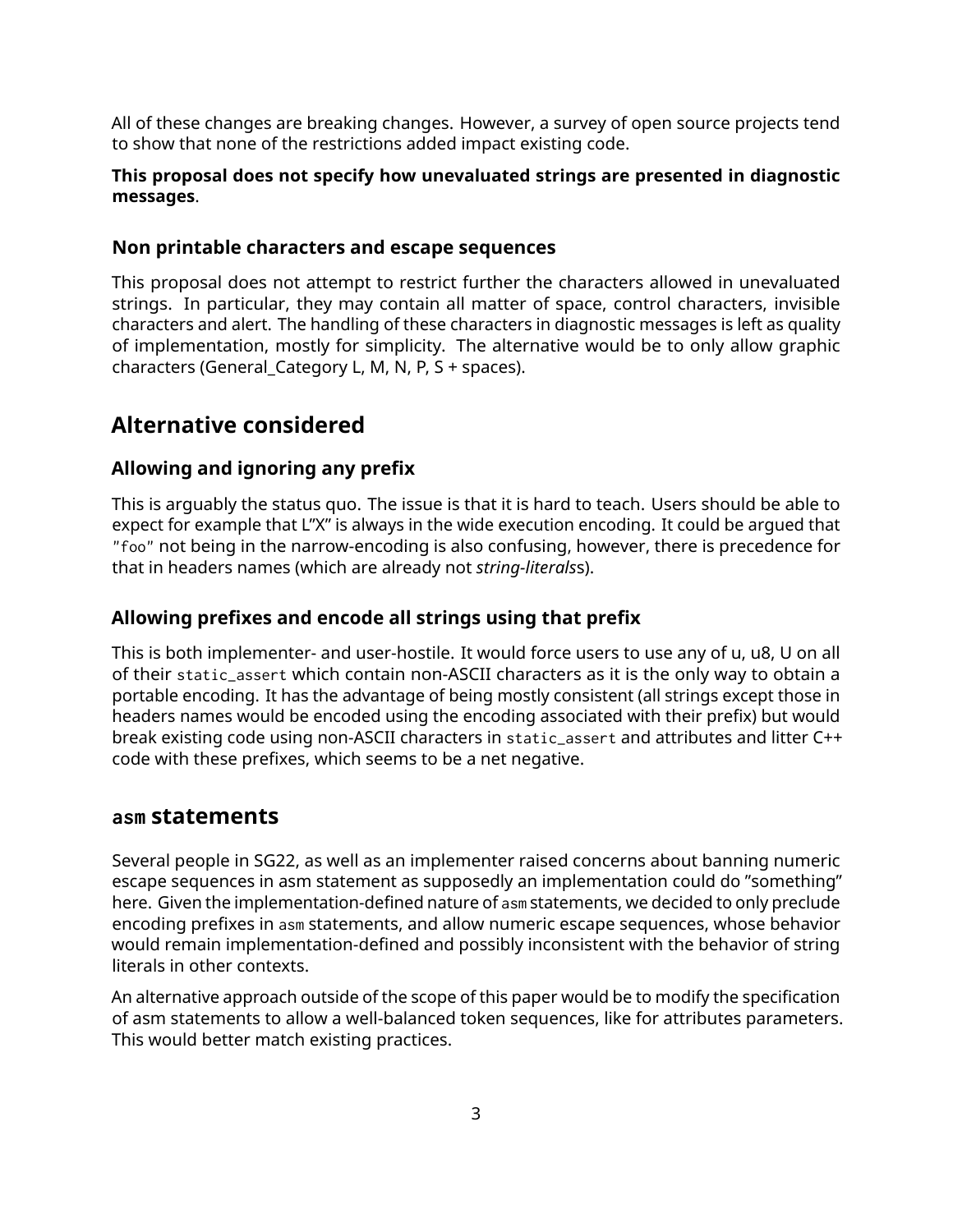# **Compilers survey**

## **\_Pragma**

In  $\Delta$  Pragma directives, the standard specifies that the  $\Delta$  prefix is ignored. In C, all encoding prefixes are ignored. This divergence is highlighted in [CWG897](https://wg21.link/CWG897) [\[2\]](#page-9-0). MSVC does not support \_Pragma(L""). Only Clang supports other prefixes in \_Pragma.

Out of the 90 millions lines of code of the 1300+ open source projects available on vcpkg, a single use of that feature was found within clang's lexer test suite, for a total of 2000 uses of \_Pragma. Similarly, the only uses of \_Pragma (u8""), \_Pragma (u""), \_Pragma (U""), etc were found in Clang's test suite (both because these are valid C and because neither GCC nor Clang are conforming, only L"" is described as valid by the C++ standard).

### **Attributes**

Clang does not support strings with an encoding prefix in attributes, other compilers accept them.

#### **static\_assert**

All compilers support strings with an encoding prefix in static assert. MSVC appears to convert the string to the encoding associated with that prefix before displaying it, producing mojibake if a string cannot be represented in the literal encoding. The following diagnostics are emmited by MSVC with /execution-charset:ascii:

```
static_assert(false, "Your code is on \mathcal{N}');
<source>(1): warning C4566: character represented by universal-character-name
'\u00F0' cannot be represented in the current code page (20127)
<source>(1): warning C4566: character represented by universal-character-name
'\u0178' cannot be represented in the current code page (20127)
<source>(1): warning C4566: character represented by universal-character-name
'\u201D' cannot be represented in the current code page (20127)
<source>(1): warning C4566: character represented by universal-character-name
'\u00A5' cannot be represented in the current code page (20127)
<source>(1): error C2338: ????
static_assert(false, u8"Your code is on \mathbf{w}');
<source>(1): error C2002: invalid wide-character constant
```
#### **extern & asm**

No compiler support strings with an encoding prefix in extern and asm statements.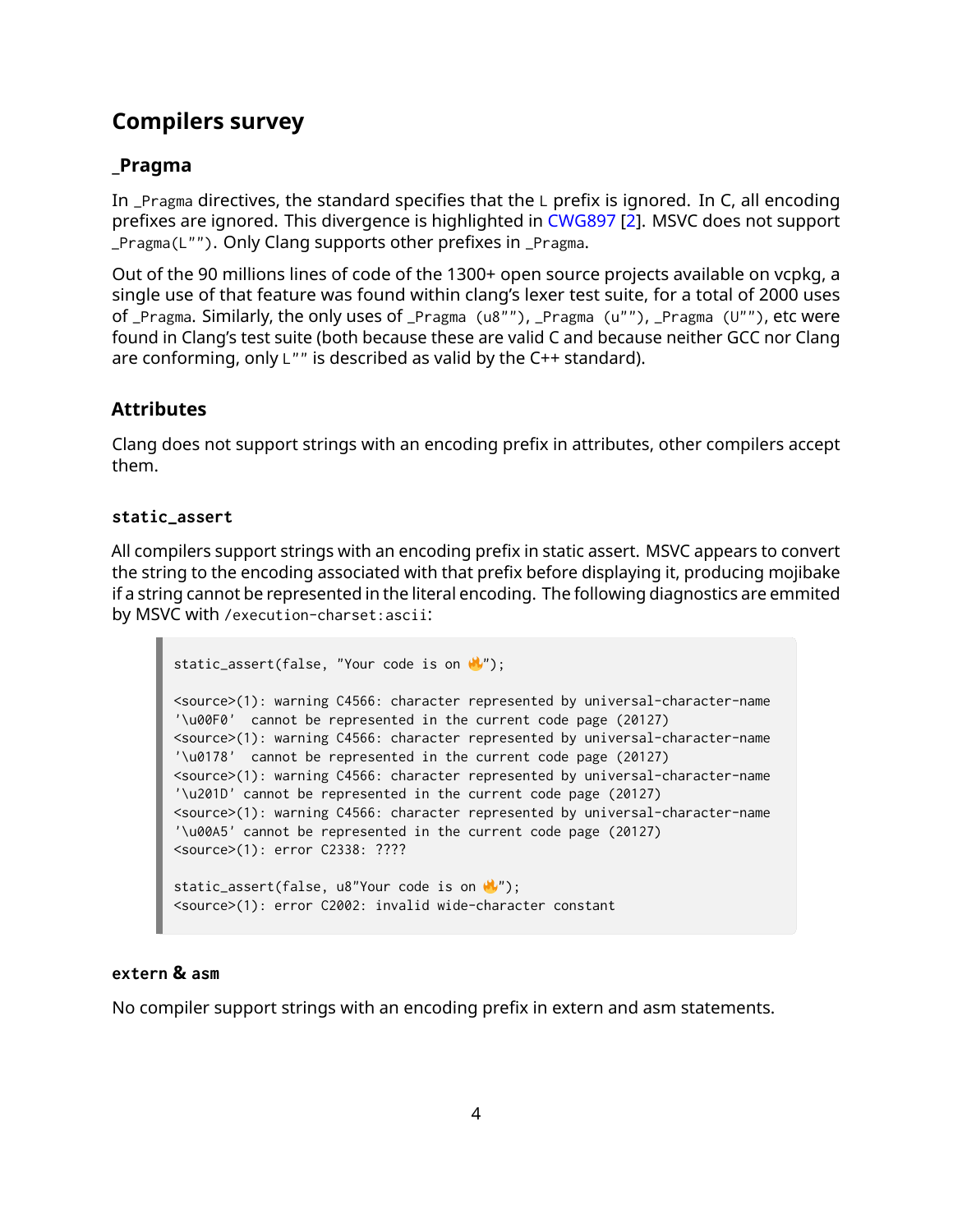**#line**

GCC and Clang do not support encoding prefix in #line directives.

## **Future direction**

This proposal does not prevent supporting constant expression in static\_assert or attributes in the future; we can imagine the following grammar:

```
static_assert-declaration:
      static_assert ( constant-expression ) ;
      static_assert ( constant-expression , unevaluated-string ) ;
      static_assert ( constant-expression , constant-expression ) ;
```
Those may make static\_assert(true, u8"foo"); valid again as u8"foo" would be a valid constant expression.

## **Implementability**

This proposal requires implentations to keep around a non-encoded string for diagnostic purposes. This has recently come up in a clang patch to support EBCDIC as the literal encoding. To support diagnostics in this context, especially on a non-EBCDIC platform the original sequence of characters must be retained. This proposal offers a well-specified, portable mechanism to solve this problem.

## **Wording Challenges**

Strings are handled in phase 5 and 6 before the program is parsed, which might force us to have a "reversal" of these phases. *string-literal* and *unevaluated-string-literal* only differ by the context in which they may appear.

It is important to note that *unevaluated-string*, by vertue of not being evaluated, are not C++ expressions. They are purposefully left out of the *literal* grammar. Not being literal, and not being expressions, *unevaluated-string* do not have a value category.

## **Previous works**

[P2246R1](https://wg21.link/P2246R1) [\[1\]](#page-9-1) removes wording specific to attributes mandating that diagnostic with characters from the basic characters are displayed in diagnostic messages, which was not implementable.

## **Wording**

[Editor's note: Add after "[lex.string]/p10"]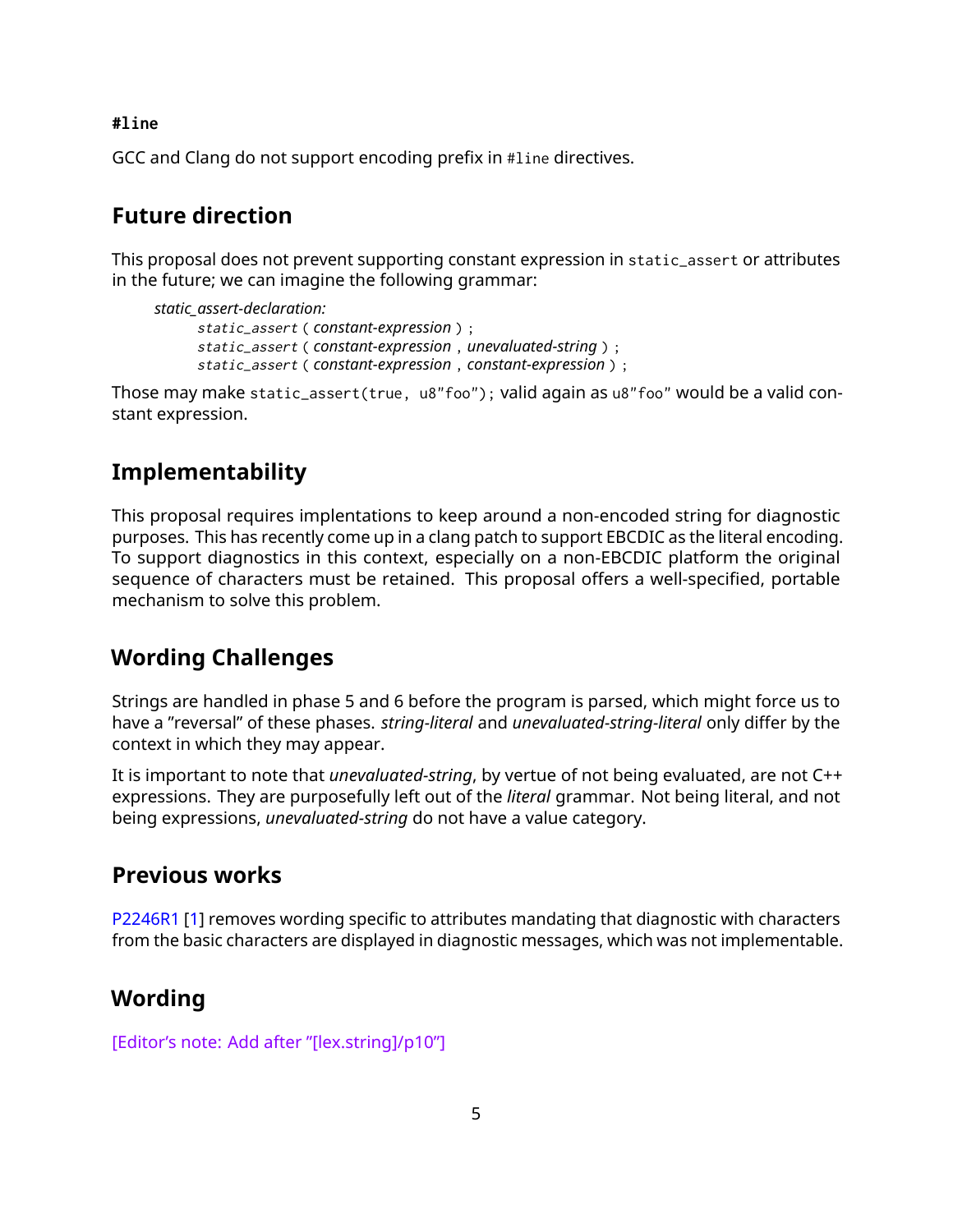#### **Unevaluated strings [lex.string.unevaluated]**

#### **?**

*unevaluated-string: string-literal*

An *unevaluated-string* shall have no *encoding-prefix*.

Each *universal-character-name* and each *simple-escape-sequence* in an *unevaluated-string* is replaced by the member of the translation character set it denotes. An *unevaluated-string* which contains a *numeric-escape-sequence* or a *conditional-escape-sequence* is ill-formed.

An *unevaluated-string* is never evaluated and its interpretation depends on the context in which it appears.

[Editor's note: "translation set" is defined in [P2314R2](https://wg21.link/P2314R2) [\[3\]](#page-10-0) in [lex.phases]]



**?**

## **Declarations** [dcl.dcl]

```
Preamble Example [dcl.pre]
```

```
simple-declaration:
      decl-specifier-seq init-declarator-listopt ;
      attribute-specifier-seq decl-specifier-seq init-declarator-list ;
      attribute-specifier-seqopt decl-specifier-seq ref-qualifieropt [ identifier-list ] initializer
       ;
static_assert-declaration:
      static_assert ( constant-expression ) ;
```
static\_assert ( *constant-expression* , *unevaluated-string-literal* ) ;

### [...]

In a *static\_assert-declaration*, the *constant-expression* shall be a contextually converted constant expression of type bool. If the value of the expression when so converted is true, the declaration has no effect. Otherwise, the program is ill-formed, and the resulting diagnostic message shall include the text of the *unevaluated-string-literal*, if one is supplied, except that characters not in the basic source character set are not required to appear in the diagnostic message. [ *Example:*

```
static_assert(sizeof(int) == sizeof(void*), "wrong pointer size");
```
*— end example* ]

#### **?The** asm declaration **and the set of the set of the set of the set of the set of the set of the set of the set of the set of the set of the set of the set of the set of the set of the set of the set of the set of the set**

```
An asm declaration has the form
```

```
asm-declaration:
      attribute-specifier-seqopt asm ( string-literal ) ;
```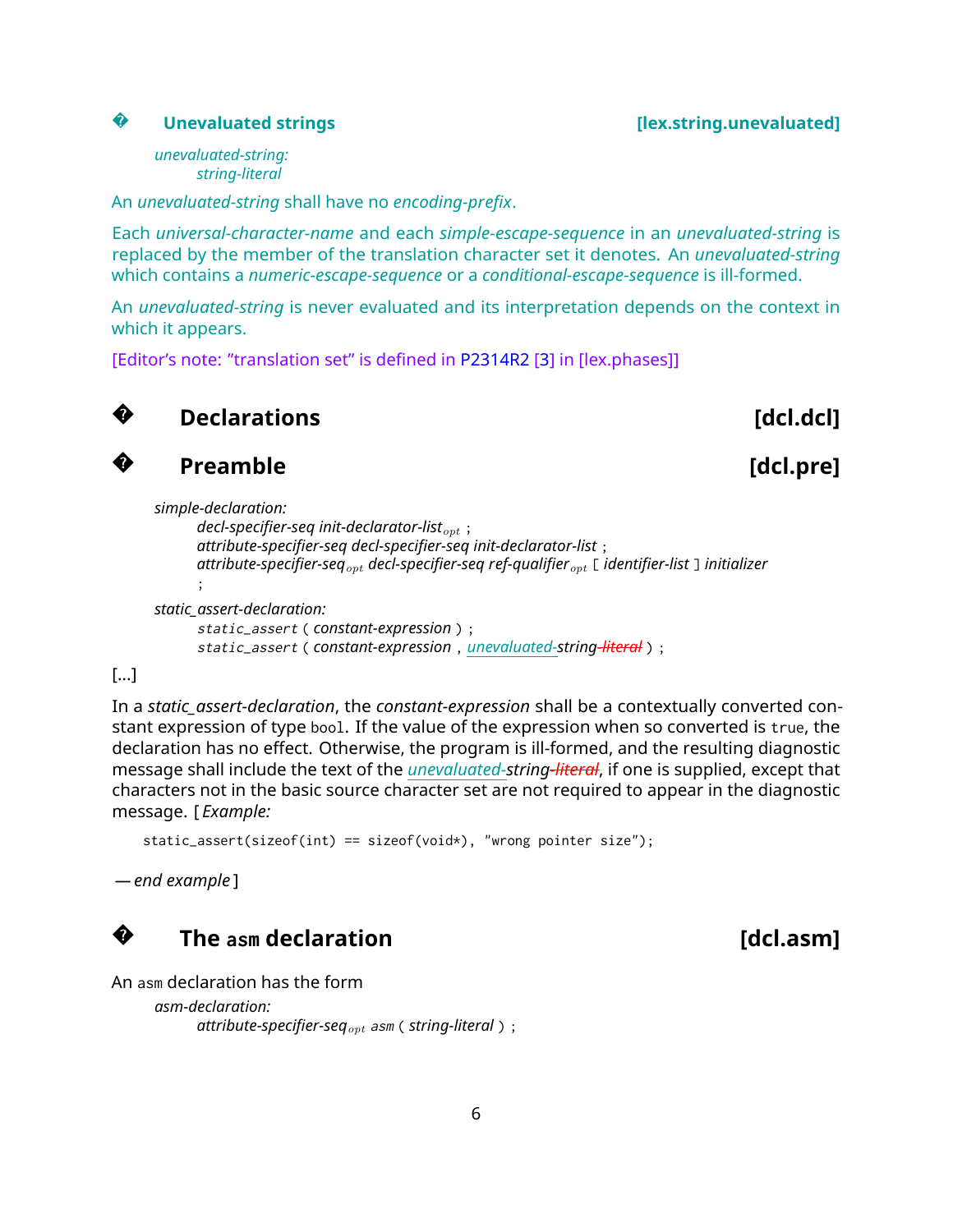The asm declaration is conditionally-supported; its meaning is implementation-defined. The *encoding-prefix* of the *string-literal* shall be absent. The optional *attribute-specifier-seq* in an *asm-declaration* appertains to the asm declaration. [ *Note:* Typically it is used to pass information through the implementation to an assembler. *— end note* ]

#### **?Linkage specifications** [dcl.link]

All functions and variables whose names have external linkage and all function types have a *language linkage*. [ *Note:* Some of the properties associated with an entity with language linkage are specific to each implementation and are not described here. For example, a particular language linkage might be associated with a particular form of representing names of objects and functions with external linkage, or with a particular calling convention, etc. *— end note* ] The default language linkage of all function types, functions, and variables is C++ language linkage. Two function types with different language linkages are distinct types even if they are otherwise identical.

Linkage between C++ and non-C++ code fragments can be achieved using a *linkage-specification*:

```
linkage-specification:
      extern unevaluated-string-literal { declaration-seqopt }
      extern unevaluated-string-literal declaration
```
The *unevaluated-string-literal* indicates the required language linkage [ *Note:* Escape sequences and *universal-character-name*s have been replaced in [lex.string.unevaluated] *— end note* ] .

This document specifies the semantics for the unevaluated-string-literal "C" and "C++". Use of a unevaluated-string-literal other than "C" or "C++" is conditionally-supported, with implementationdefined semantics. [ *Note:* Therefore, a linkage-specification with a *string-literal* language linkage that is unknown to the implementation requires a diagnostic. *— end note* ] [ *Note:* It is recommended that the spelling of the *string-literal* language linkage be taken from the document defining that language. For example, Ada (not ADA) and Fortran or FORTRAN, depending on the vintage. *— end note* ]

Every implementation shall provide for linkage to the C programming language, "C", and C<sup>++</sup>, "C++". [ *Example:*

```
complex sqrt(complex); // C++ language linkage by default
extern "C" {
   double sqrt(double); // C language linkage
}
```

```
— end example ]
```
// [...]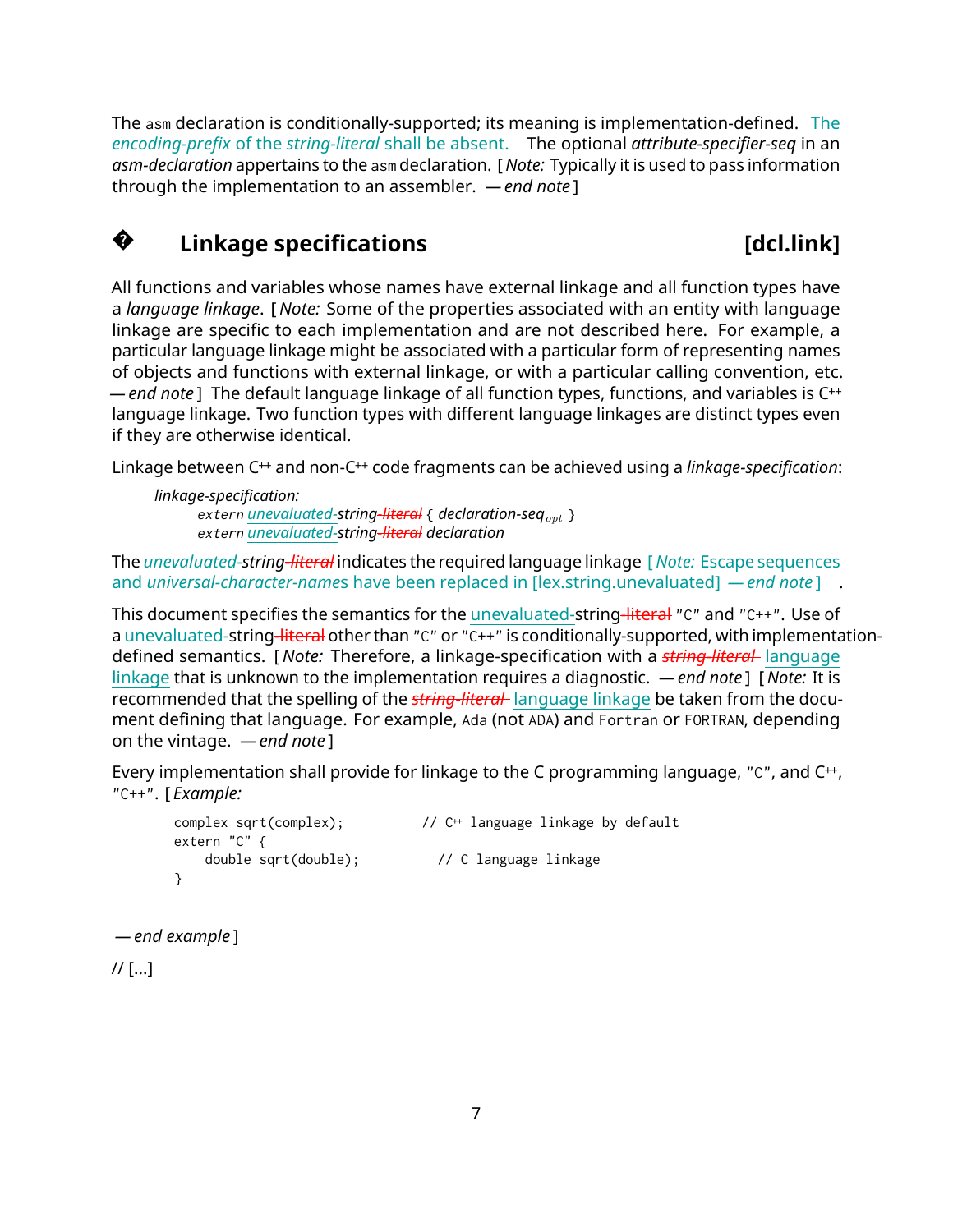#### **?**Attributes **and a set of the set of the set of the set of the set of the set of the set of the set of the set of the set of the set of the set of the set of the set of the set of the set of the set of the set of the set of**

#### **?Deprecated attribute latter is a constrained a constrained and constrained a constrained a constrained a constrained a constrained and constrained a constrained a constrained a constrained a constrained a constrained a co**

The *attribute-token* deprecated can be used to mark names and entities whose use is still allowed, but is discouraged for some reason. [ *Note:* In particular, deprecated is appropriate for names and entities that are deemed obsolescent or unsafe. *— end note* ] It shall appear at most once in each *attribute-list*. An *attribute-argument-clause* may be present and, if present, it shall have the form:

( *unevaluated-string-literal* )

[ *Note:* The *unevaluated-string-literal* in the *attribute-argument-clause* can be used to explain the rationale for deprecation and/or to suggest a replacing entity. *— end note* ]

#### **?Nodiscard attribute [dcl.attr.nodiscard]**

The *attribute-token* nodiscard may be applied to the *declarator-id* in a function declaration or to the declaration of a class or enumeration. It shall appear at most once in each *attribute-list*. An *attribute-argument-clause* may be present and, if present, shall have the form:

#### ( *unevaluated-string-literal* )

A name or entity declared without the nodiscard attribute can later be redeclared with the attribute and vice-versa. [ *Note:* Thus, an entity initially declared without the attribute can be marked as nodiscard by a subsequent redeclaration. However, after an entity is marked as nodiscard, later redeclarations do not remove the nodiscard from the entity. *— end note* ] Redeclarations using different forms of the attribute (with or without the *attribute-argumentclause* or with different *attribute-argument-clause* s) are allowed.

A *nodiscard type* is a (possibly cv-qualified) class or enumeration type marked nodiscard in a reachable declaration. A *nodiscard call* is either

- a function call expression that calls a function declared nodiscard in a reachable declaration or whose return type is a nodiscard type, or
- an explicit type conversion (**??**, **??**, **??**) that constructs an object through a constructor declared nodiscard in a reachable declaration, or that initializes an object of a nodiscard type.

Recommanded: Appearance of a nodiscard call as a potentially-evaluated discarded-value expression is discouraged unless explicitly cast to void. Implementations should issue a warning in such cases. [ *Note:* This is typically because discarding the return value of a nodiscard call has surprising consequences. *— end note* ] The *unevaluated-string-literal* in a nodiscard *attribute-argument-clause* should be used in the message of the warning as the rationale for why the result should not be discarded.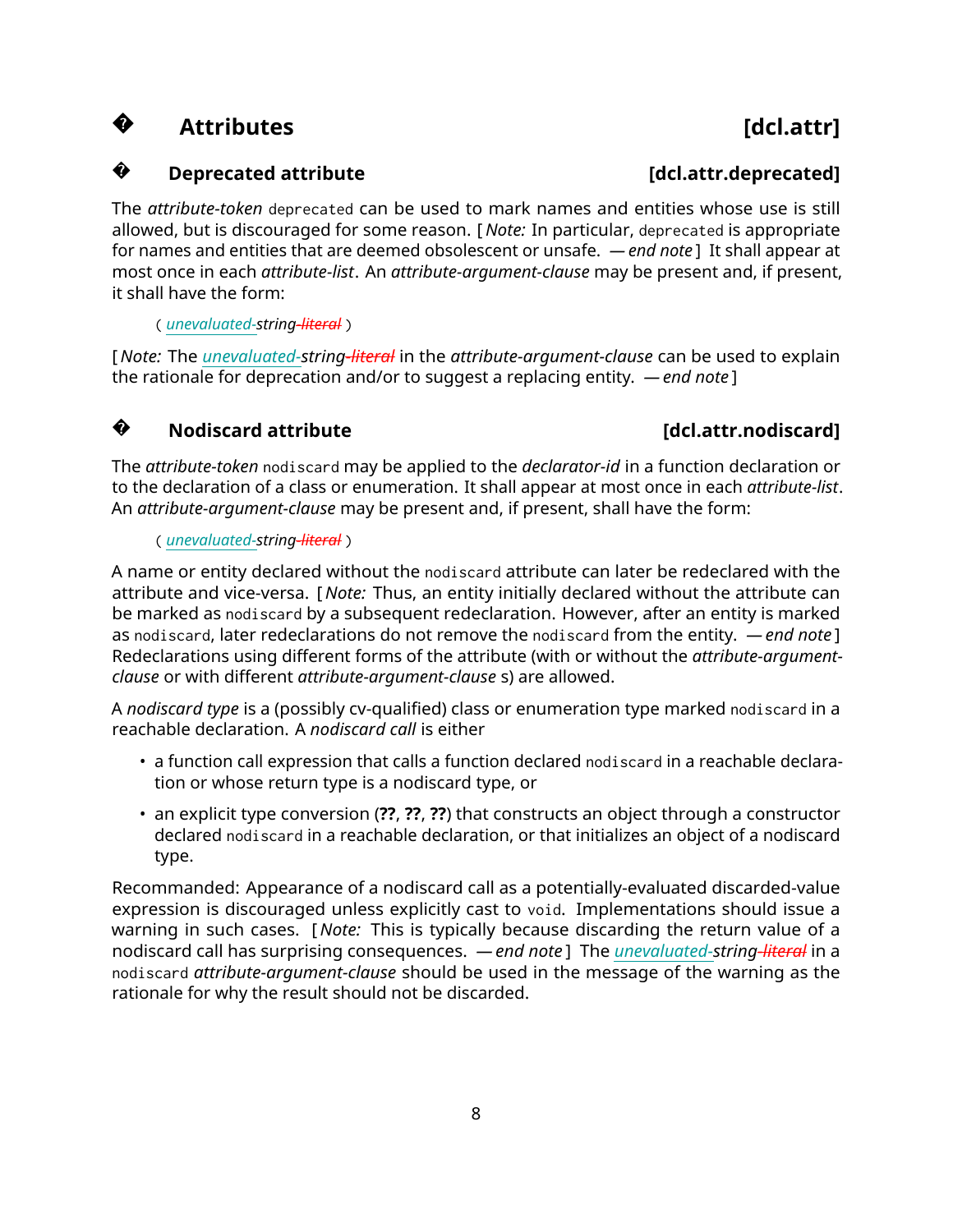# **User-defined literals [over.literal]**

*literal-operator-id:* operator *string-literal unevaluated-string identifier* operator *user-defined-string-literal*

The *string-literal* or *user-defined-string-literal* in a *literal-operator-id* shall have no *encoding-prefix* and shall contain no characters other than the implicit terminating '\0'. The *ud-suffix* of the *user-defined-string-literal* or the *identifier* in a *literal-operator-id* is called a *literal suffix identifier*. Some literal suffix identifiers are reserved for future standardization; see **??**. A declaration whose *literal-operator-id* uses such a literal suffix identifier is ill-formed, no diagnostic required.



**?**

## **Preprocessing directives and the example of the control of the control of the control of the control of the control of the control of the control of the control of the control of the control of the control of the contro**

[...]

**?**

# **Line control [cpp.line]**

The *string-literal* of a #line directive, if present, shall be a character string literal satisfy the semantic constraints of an *unevaluated-string* [lex.string.unevaluated].

[Editor's note: *string-literal* is prexisting wording, but the grammar refers to a quoted sequence of s-char. This is arguably a bug that CWG may want to address as a drive-by when processing this paper. ]

The *line number* of the current source line is one greater than the number of new-line characters read or introduced in translation phase 1 while processing the source file to the current token.

A preprocessing directive of the form  $\frac{4}{3}$  line *digit-sequence new-line* causes the implementation to behave as if the following sequence of source lines begins with a source line that has a line number as specified by the digit sequence (interpreted as a decimal integer). If the digit sequence specifies zero or a number greater than 2147483647, the behavior is undefined.

A preprocessing directive of the form

# line *digit-sequence* " *s-char-sequenceopt* " *new-line*

sets the presumed line number similarly and changes the presumed name of the source file to be the contents of the character string literal.

A preprocessing directive of the form

# line *pp-tokens new-line*

(that does not match one of the two previous forms) is permitted. The preprocessing tokens after line on the directive are processed just as in normal text (each identifier currently defined as a macro name is replaced by its replacement list of preprocessing tokens). If the directive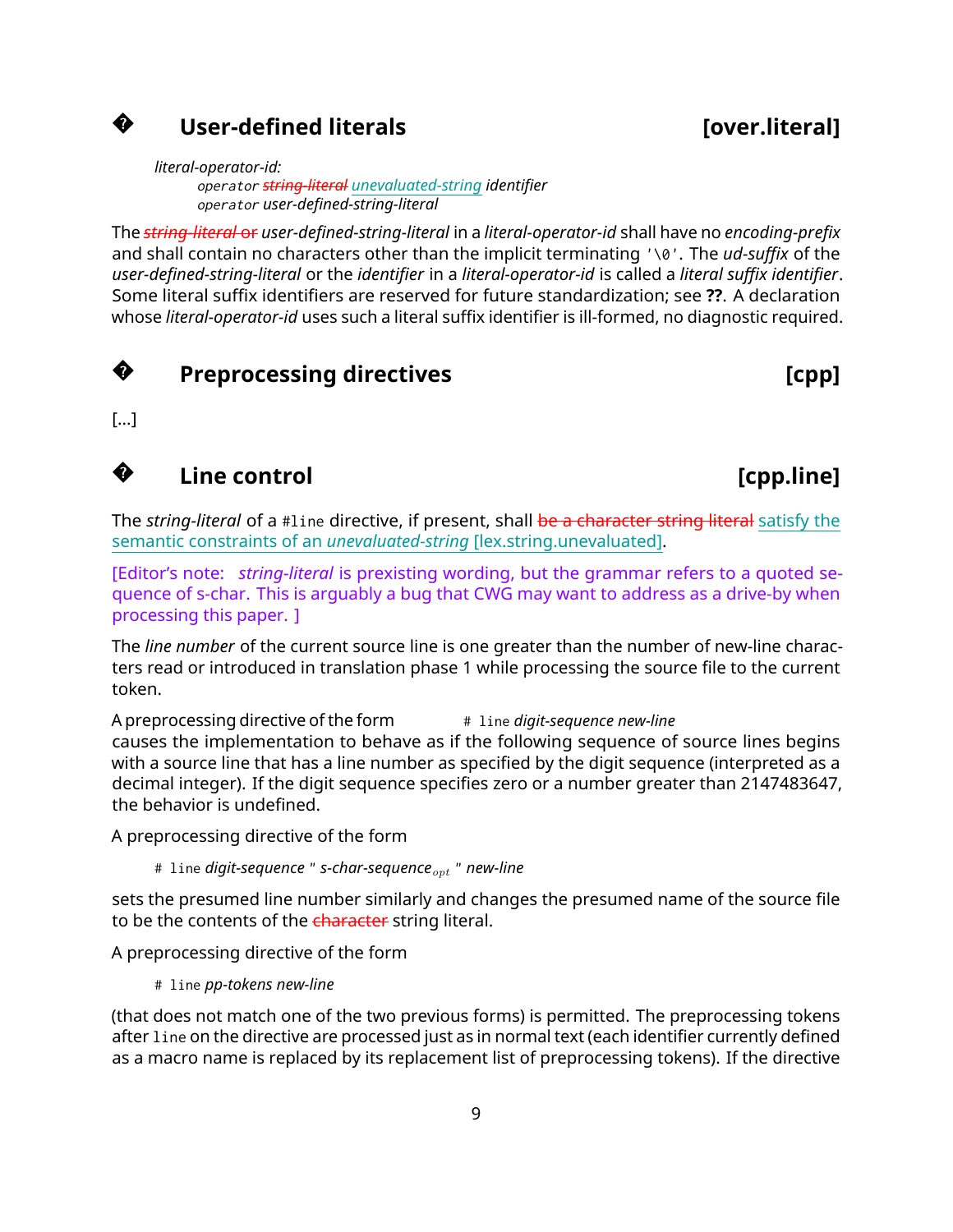resulting after all replacements does not match one of the two previous forms, the behavior is undefined; otherwise, the result is processed as appropriate.

#### **?**Pragma operator **and intervalsing the contract of the contract of the contract of the Pragma.op]**

The *string-literal* of a Pragma operator shall satisfy the semantic constraints of an *unevaluatedstring* [lex.string.unevaluated].

A unary operator expression of the form:

\_Pragma ( *string-literal* )

is processed as follows: The *string-literal* is *destringized* by deleting the L prefix, if present, deleting the leading and trailing double-quotes,replacing each escape sequence \" by a double-quote, and replacing each escape sequence \\ by a single backslash. The resulting sequence of characters is processed through translation phase 3 to produce preprocessing tokens that are executed as if they were the *pp-tokens* in a pragma directive. The original four preprocessing tokens in the unary operator expression are removed.

[ *Example:*

```
#pragma listing on "..\listing.dir"
```
can also be expressed as:

```
_Pragma ( "listing on \"..\\listing.dir\"" )
```
The latter form is processed in the same way whether it appears literally as shown, or results from macro replacement, as in:

```
#define LISTING(x) PRAGMA(listing on #x)
#define PRAGMA(x) _Pragma(#x)
```
LISTING( ..\listing.dir )

*— end example* ]

## **Acknowledgments**

Thank you to Masayoshi Kanke and Peter Brett who offered valuable feedback on this paper!

### **References**

- <span id="page-9-1"></span>[1] Aaron Ballman. P2246R1: Character encoding of diagnostic text. [https://wg21.link/](https://wg21.link/p2246r1) [p2246r1](https://wg21.link/p2246r1), 1 2021.
- <span id="page-9-0"></span>[2] Daniel Krügler. CWG897: pragma and extended string-literals. <https://wg21.link/cwg897>. 5 2009.